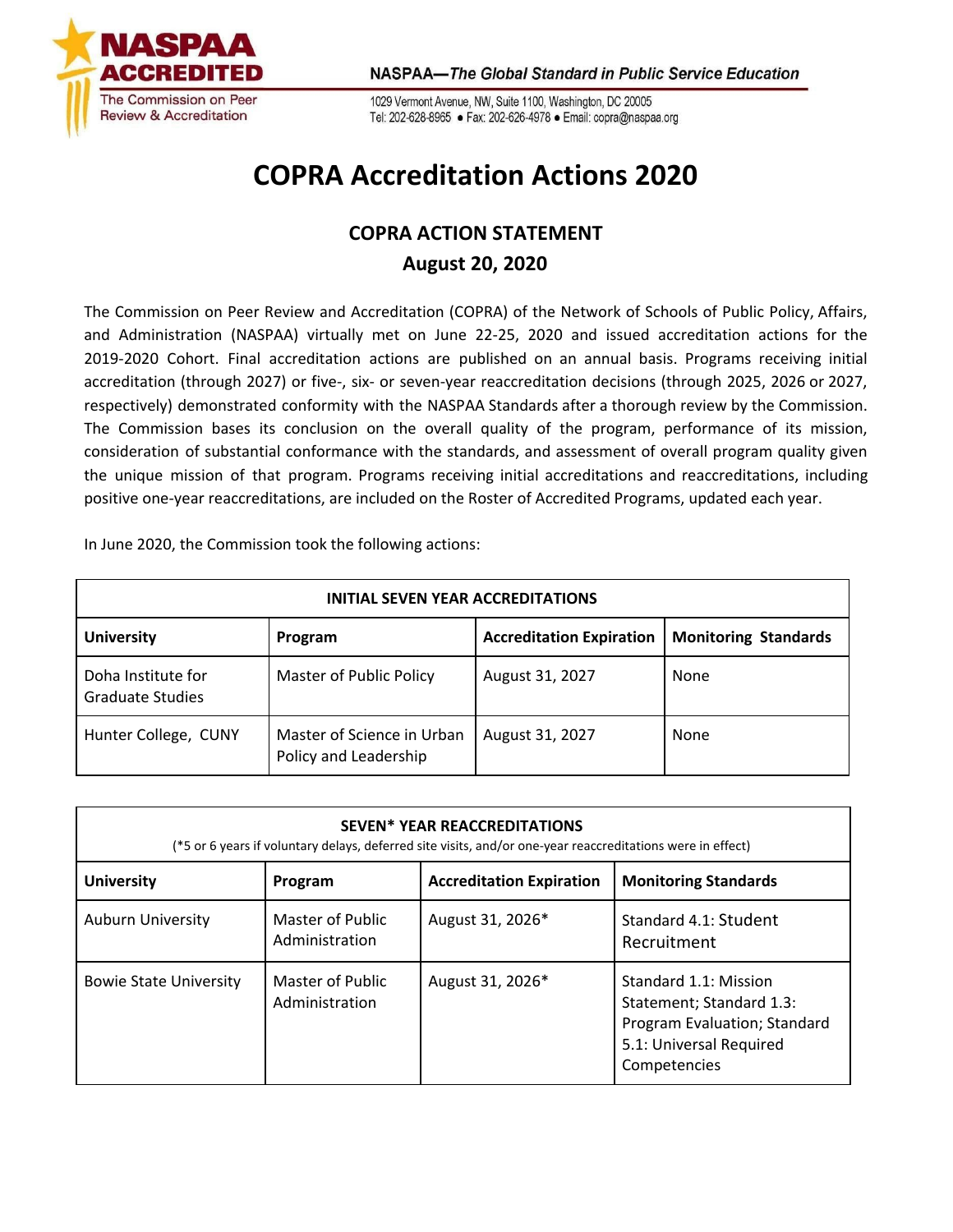| <b>University</b>                                       | Program                                                         | <b>Accreditation Expiration</b> | <b>Monitoring Standards</b>                                                                                                                             |
|---------------------------------------------------------|-----------------------------------------------------------------|---------------------------------|---------------------------------------------------------------------------------------------------------------------------------------------------------|
| Columbia University                                     | Master of Public<br>Administration                              | August 31, 2027                 | None                                                                                                                                                    |
| Columbia University                                     | Master of<br>International<br><b>Affairs</b>                    | August 31, 2027                 | None                                                                                                                                                    |
| Florida State University                                | Master of Public<br>Administration                              | August 31, 2027                 | Standard 5.1: Universal<br><b>Required Competencies</b>                                                                                                 |
| Indiana<br>University-Purdue<br>University Indianapolis | Master of Public<br><b>Affairs</b>                              | August 31, 2027                 | None                                                                                                                                                    |
| Indiana University,<br>Northwest                        | Master of Public<br><b>Affairs</b>                              | August 31, 2027                 | None                                                                                                                                                    |
| Indiana University,<br>South Bend                       | Master of Public<br><b>Affairs</b>                              | August 31, 2027                 | Standard 1.2: Performance<br>Expectations; Standard 1.3:<br>Program Evaluation; Standard<br>2.2: Faculty Governance;<br>Standard 3.2: Faculty Diversity |
| <b>Portland State</b><br>University                     | <b>Executive Master of</b><br>Public<br>Administration          | August 31, 2027                 | Standard 3.2: Faculty Diversity;<br>Standard 5.1: Universal<br><b>Required Competencies</b>                                                             |
| <b>Portland State</b><br>University                     | Master of Public<br>Administration                              | August 31, 2027                 | Standard 5.1: Universal<br><b>Required Competencies</b>                                                                                                 |
| <b>Portland State</b><br>University                     | Master of Public<br>Administration:<br>Health<br>Administration | August 31, 2027                 | Standard 5.1: Universal<br><b>Required Competencies</b>                                                                                                 |
| Rutgers University, New<br><b>Brunswick</b>             | Master of Public<br>Policy                                      | August 31, 2025*                | Standard 5.1: Universal<br><b>Required Competencies</b>                                                                                                 |
| <b>Suffolk University</b>                               | Master of Public<br>Administration                              | August 31, 2027                 | Standard 2.2: Faculty<br>Governance; Standard 6.1:<br>Resource Adequacy                                                                                 |
| <b>Texas Southern</b><br>University                     | Master of Public<br>Administration                              | August 31, 2025*                | Standard 4.3: Support for<br>Students; Standard 5.1:<br><b>Universal Required</b><br>Competencies                                                       |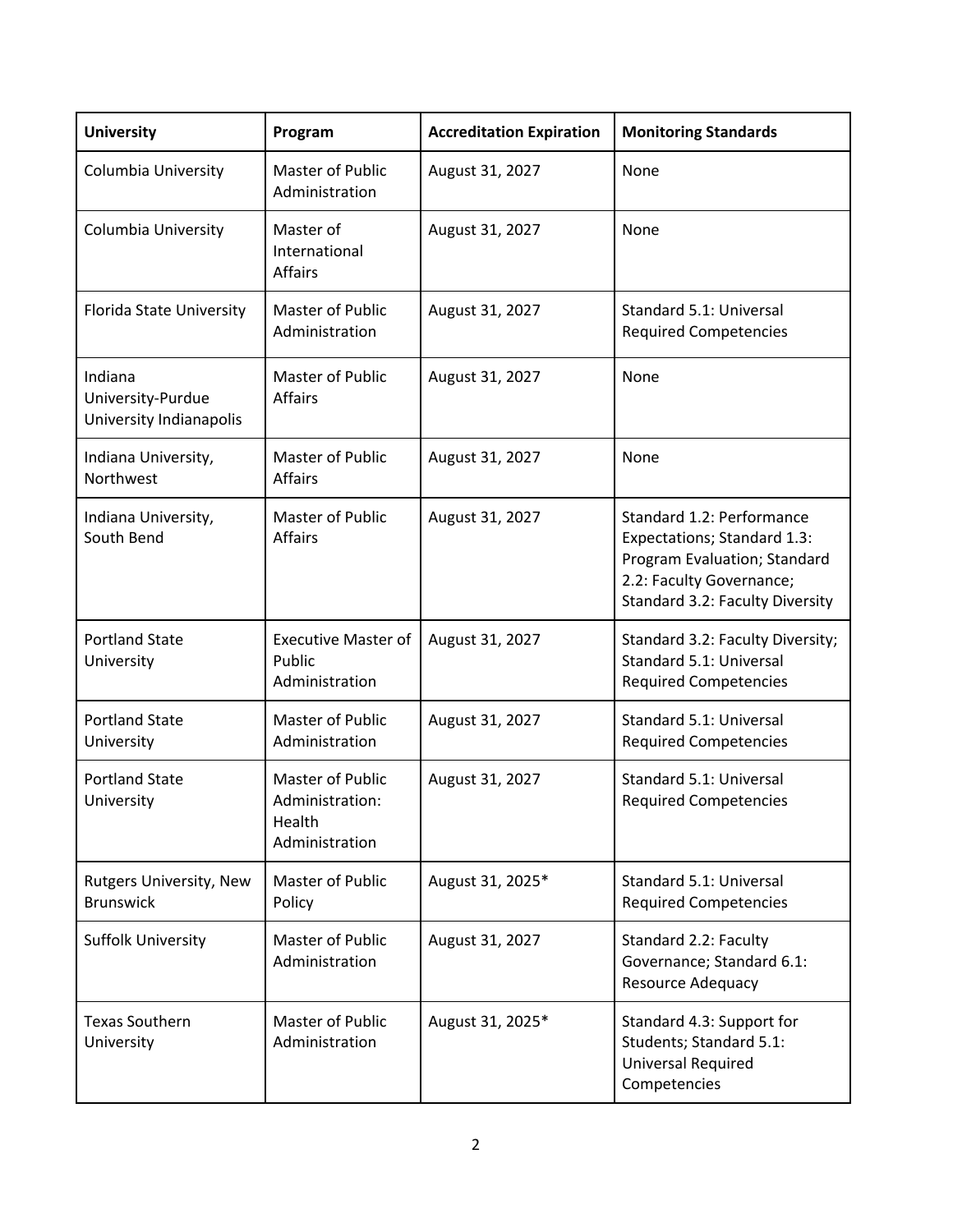| <b>University</b>                                | Program                                   | <b>Accreditation Expiration</b> | <b>Monitoring Standards</b>                                                    |
|--------------------------------------------------|-------------------------------------------|---------------------------------|--------------------------------------------------------------------------------|
| The University of New<br>Mexico                  | Master of Public<br>Administration        | August 31, 2026*                | None                                                                           |
| The University of South<br>Dakota                | Master of Public<br>Administration        | August 31, 2027                 | Standard 4.1: Student<br>Recruitment                                           |
| The University of<br>Tennessee at<br>Chattanooga | <b>Master of Public</b><br>Administration | August 31, 2026*                | None                                                                           |
| The University of Texas<br>at Arlington          | Master of Public<br>Administration        | August 31, 2025*                | None                                                                           |
| The University of Utah                           | <b>Master of Public</b><br>Administration | August 31, 2026*                | Standard 2.1: Administrative<br>Capacity                                       |
| University of<br>Missouri-Kansas City            | <b>Master of Public</b><br>Administration | August 31, 2027                 | Standard 2.2: Faculty<br>Governance; Standard 3.2:<br><b>Faculty Diversity</b> |
| University of North<br>Florida                   | <b>Master of Public</b><br>Administration | August 31, 2027                 | None                                                                           |
| University of San<br>Francisco                   | Master of Public<br>Administration        | August 31, 2026*                | None                                                                           |
| University of South<br>Carolina                  | <b>Master of Public</b><br>Administration | August 31, 2026*                | None                                                                           |
| University of Southern<br>California             | <b>Master of Public</b><br>Administration | August 31, 2027                 | None                                                                           |
| <b>Wayne State University</b>                    | Master of Public<br>Administration        | August 31, 2027                 | None                                                                           |

| <b>ONE-YEAR REACCREDITATIONS</b><br>(with non-conformities COPRA deems remediable within one year) |                                    |                                 |                                                                                                                                                                                                                    |
|----------------------------------------------------------------------------------------------------|------------------------------------|---------------------------------|--------------------------------------------------------------------------------------------------------------------------------------------------------------------------------------------------------------------|
| <b>University</b>                                                                                  | Program                            | <b>Accreditation Expiration</b> | <b>Cited Standards</b>                                                                                                                                                                                             |
| DePaul<br>University                                                                               | Master of Public<br>Administration | August 31, 2021                 | Standard 1.2: Performance Expectations;<br>Standard 1.3: Program Evaluation; Standard<br>2.2: Faculty Governance; Standard 3.1:<br>Faculty Qualifications; Standard 5.1:<br><b>Universal Required Competencies</b> |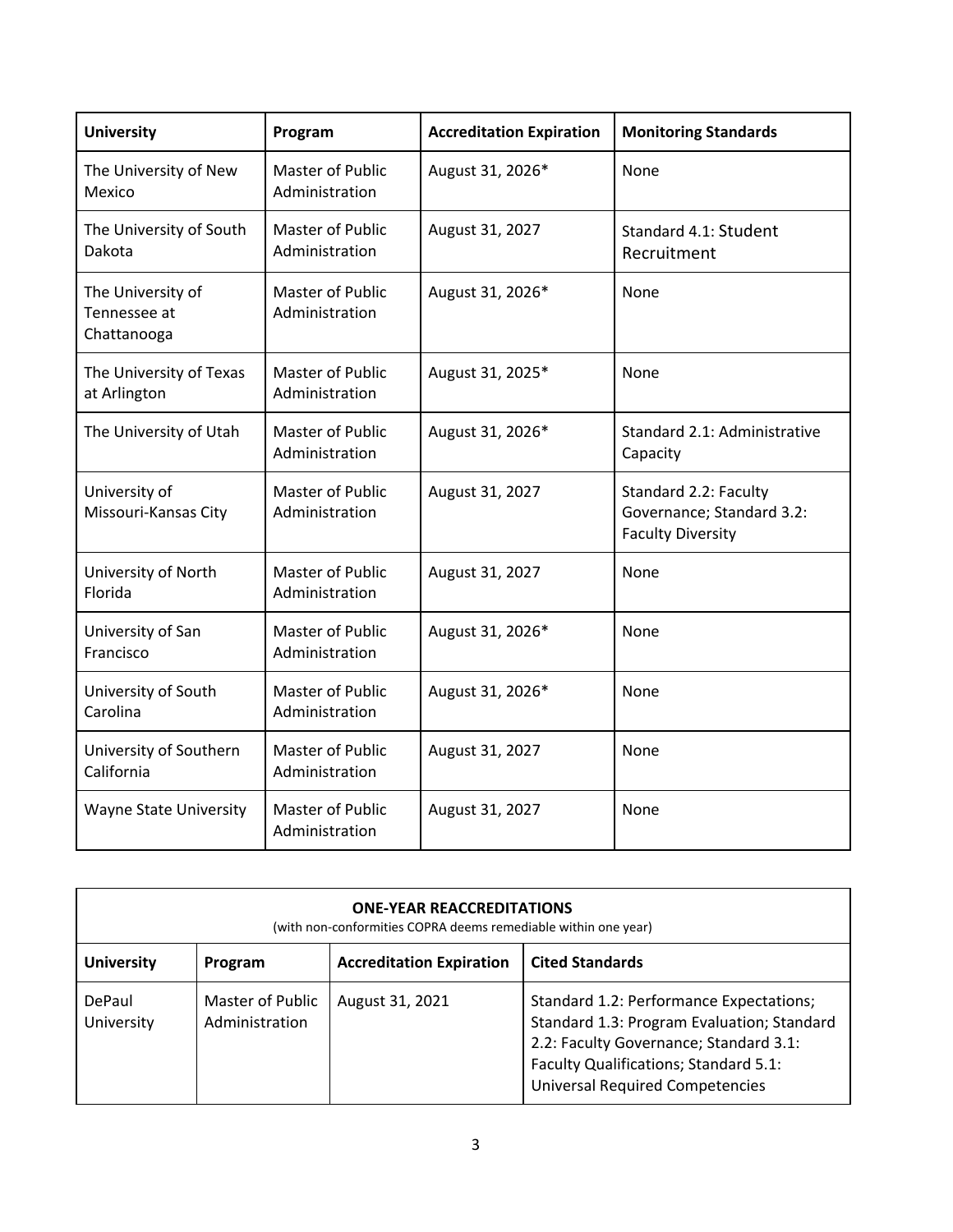| <b>University</b>                        | Program                            | <b>Accreditation Expiration</b> | <b>Cited Standards</b>                                                                                                                                                                                                                                    |
|------------------------------------------|------------------------------------|---------------------------------|-----------------------------------------------------------------------------------------------------------------------------------------------------------------------------------------------------------------------------------------------------------|
| Texas A&M<br>International<br>University | Master of Public<br>Administration | August 31, 2021                 | Standard 1.2: Performance Expectations;<br>Standard 2.2: Faculty Governance; Standard<br>3.1: Faculty Qualifications; Standard 4.3:<br>Support for Students; Standard 5.1:<br>Universal Required Competencies; Standard<br>5.4: Professional Competencies |

| <b>DEFERRALS</b>                          |                                    |                                           |                                                                                                                                                                           |
|-------------------------------------------|------------------------------------|-------------------------------------------|---------------------------------------------------------------------------------------------------------------------------------------------------------------------------|
| <b>University</b>                         | Program                            | <b>Accreditation</b><br><b>Expiration</b> | <b>Cited Standards</b>                                                                                                                                                    |
| University of the<br>District of Columbia | Master of Public<br>Administration | n/a                                       | Standard 2.2: Faculty Governance;<br>Standard 3.1: Faculty Qualifications;<br>Standard 5.1: Universal Required<br>Competencies; Standard 6.1:<br><b>Resource Adequacy</b> |

| <b>POSTPONED SITE VISITS DUE TO COVID-19</b> |                                                         |                             |                                      |
|----------------------------------------------|---------------------------------------------------------|-----------------------------|--------------------------------------|
| <b>University</b>                            | Program                                                 | <b>Accreditation Status</b> | <b>Expected Accreditation Action</b> |
| California State<br>University, Fresno       | Master of Public<br>Administration                      | Accredited for 7 years      | <b>July 2021</b>                     |
| Fundação Getulio Vargas                      | Master of Public<br>Administration                      | <b>Eligibility Reviewed</b> | <b>July 2021</b>                     |
| <b>Grambling State</b><br>University         | <b>Master of Public</b><br>Administration               | Delayed 1 year              | <b>July 2021</b>                     |
| Jackson State University                     | <b>Master of Public</b><br>Policy and<br>Administration | One-year<br>reaccreditation | <b>July 2021</b>                     |
| Kentucky State University                    | <b>Master of Public</b><br>Administration               | One-year<br>reaccreditation | <b>July 2021</b>                     |
| <b>Morehead State</b><br>University          | Master of Public<br>Administration                      | Delayed 1 year              | <b>July 2021</b>                     |
| North Carolina Central<br>University         | Master of Public<br>Administration                      | <b>Eligibility Reviewed</b> | <b>July 2021</b>                     |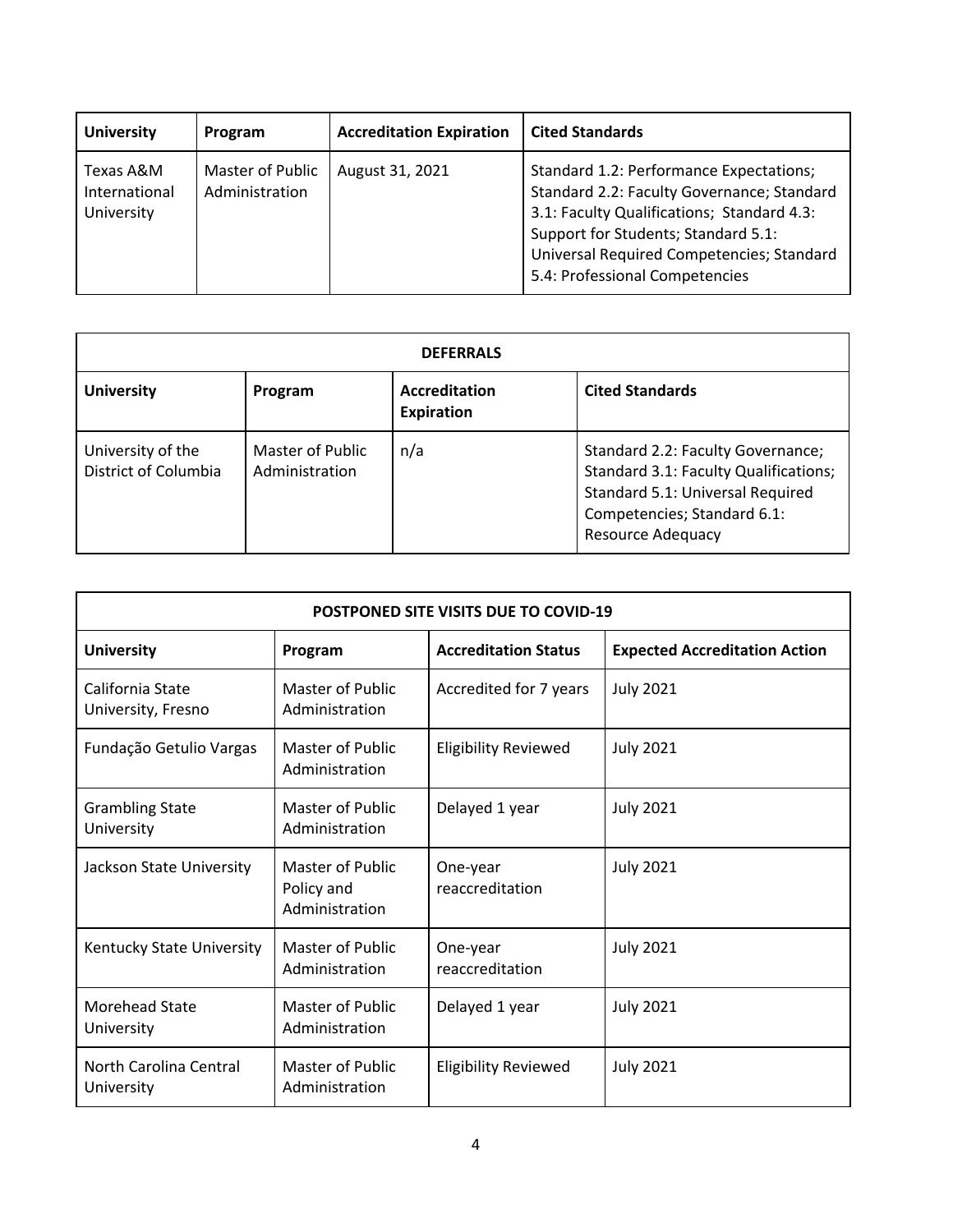| Southern University and<br>A&M College | Master of Public<br>Administration | Delayed 1 year         | <b>July 2021</b> |
|----------------------------------------|------------------------------------|------------------------|------------------|
| The University of Texas at<br>Austin   | Master of Public<br>Affairs        | Accredited for 7 years | <b>July 2021</b> |
| <b>Tsinghua University</b>             | Master of Public<br>Administration | Accredited for 7 years | <b>July 2021</b> |

| <b>DENIALS</b>        |                                    |                                    |                                                                                                                                                                                                                                                                                                                                                                                                                                   |
|-----------------------|------------------------------------|------------------------------------|-----------------------------------------------------------------------------------------------------------------------------------------------------------------------------------------------------------------------------------------------------------------------------------------------------------------------------------------------------------------------------------------------------------------------------------|
| <b>University</b>     | Program                            | <b>Accreditation</b><br>Expiration | <b>Cited Standards</b>                                                                                                                                                                                                                                                                                                                                                                                                            |
| Norwich<br>University | Master of Public<br>Administration | n/a                                | Standard 1.2: Performance Expectations; Standard 1.3:<br>Program Evaluation; Standard 2.1: Administrative<br>Capacity; Standard 2.2: Faculty Governance; Standard<br>3.1: Faculty Qualifications; Standard 3.2: Faculty<br>Diversity; Standard 3.3: Research, Scholarship and<br>Service; Standard 4.3: Support for Students; Standard 5.1:<br><b>Universal Required Competencies</b><br><b>Denial of Accreditation Statement</b> |

| <b>WITHDRAWALS</b>            |                                 |                                 |  |
|-------------------------------|---------------------------------|---------------------------------|--|
| <b>University</b>             | Program                         | <b>Accreditation Expiration</b> |  |
| <b>Boise State University</b> | Master of Public Administration | August 31, 2020                 |  |

A program receiving **accreditation** or **reaccreditation** has demonstrated substantial conformance with the NASPAA Standards, based on the Commission's conclusion on the overall quality of the program, its performance of its mission, consideration of substantial conformance with the standards, and its assessment of overall program quality given the unique mission of that program. In some cases, programs earning accreditation may be subject to monitoring on specific standards (**Monitoring Standards**). A program may be monitored on a specific standard(s) when the Commission deems that the program is in overall conformance, yet needs improvement in a specific conformance area, or the Commission wishes to follow the implementation of a new practice. Programs are required to report back to the Commission via annual reports with updates on the specific standards being monitored.

A currently accredited program receiving a **one-year reaccreditation** has been determined to have specific non-conformities with the Standards that can be resolved within one calendar year. Those programs granted a